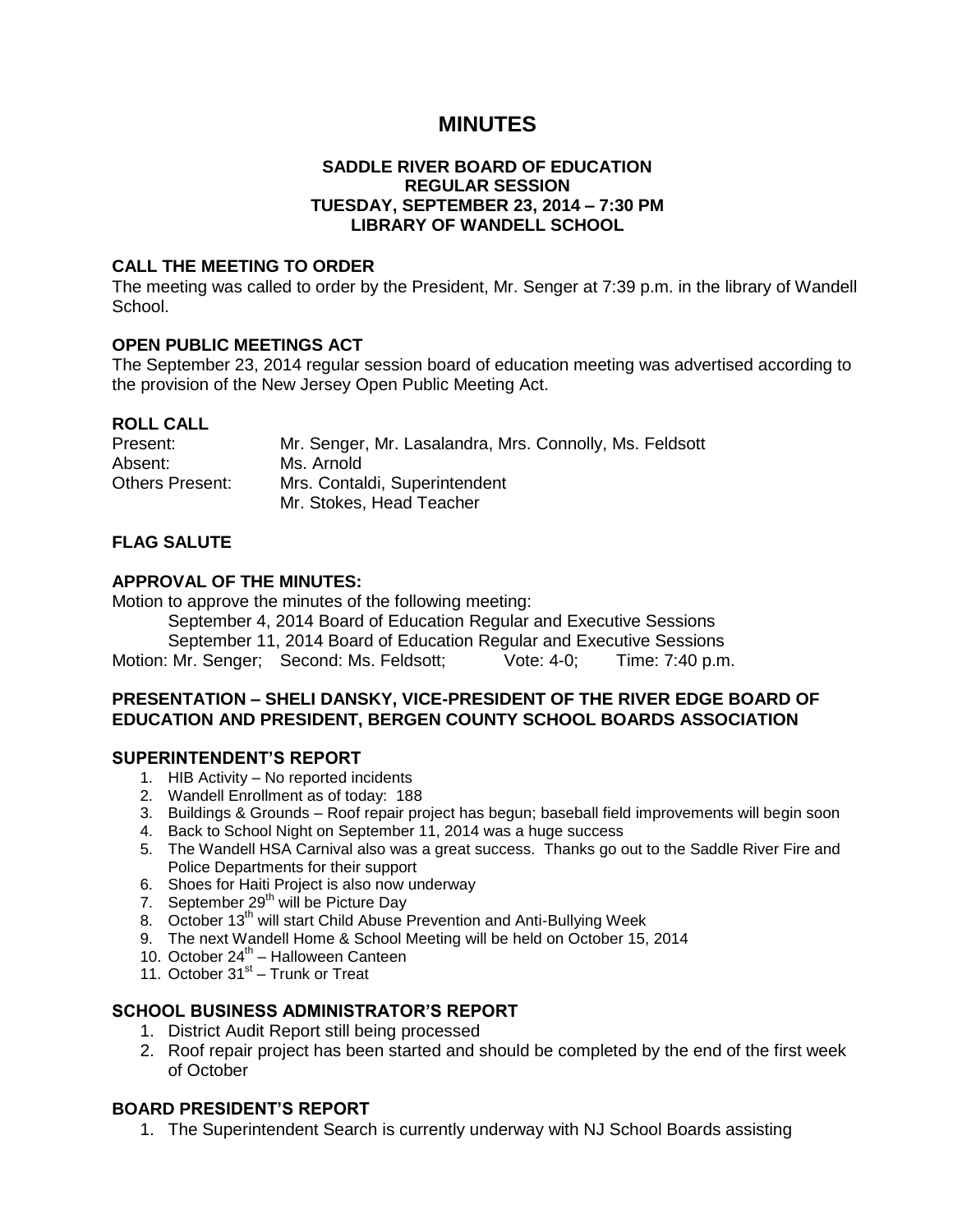# **MEETING OPEN TO THE PUBLIC FOR DISCUSSION OF AGENDA ITEMS ONLY - none**

# **AGENDA ITEMS AS PER ATTACHED**

## **COMMITTEE REPORTS**

- 1. Finance/Budget Committee October will be the start of budget planning cycle
- 2. Board Communications Committee Newsletter targeted for October
- 3. Technology Committee Report on iPad usage at Wandell and Smith; Tech meeting soon
- 4. Curriculum Committee Mr. Lasalandra and Ms. Connolly will set up curriculum meeting
- 5. Renovation Committee Mr. Senger and Ms. Feldsott oversee renovations
- 6. Wandell School Recreation Committee Starting Soccer and Robotics
- 7. Liaisons: Ramsey Board of Education no report Northern Highlands Regional High School – no report
- 8. Home and School Association Carnival was a great success; Oct. 15 next meeting
- 9. New Jersey School Boards Association/NJSBA Legislative Committee Move next meeting to October 27, 2014 due to the NJSBA Conference starting on the 28th
- 10. Policy Committee no report
- 11. Health, Well-being, Safety and Transportation Committee Meeting to be set up for the Food Service Advisory Committee
- 12. Liaison to Mayor and Council Mr. Lasalandra attended last Borough Council meeting; cell tower issues discussed
- 13. Negotiations Committee A negotiations committee will be selected shortly
- 14. Search Committee Ms. Connolly and Mr. Lasalandra report significant activity under way. Currently completing a time line and search calendar to be distributed soon; Ad will be published over the next two weekends; Applicant pool will be provided to BOE on December 4, 2014

**COMMENTS ON NON-AGENDA ITEMS –** Staff member stated how impressed she was with how far the search committee has progressed thus far in their search for candidates.

# **MOTION TO ENTER EXECUTIVE SESSION**

WHEREAS Section 8 of the Open Public Meetings Act, Chapter 231, PL 1975, permits the exclusion of the public from a meeting in certain circumstances and WHEREAS the Board is of the opinion that such circumstances presently exist BE IT RESOLVED by the Saddle River Board of Education that:

The public shall be excluded from discussion of the hereinafter-specified subjects:

The general nature of these subjects is: Contractual Matters and Superintendent Search

It is anticipated at this time that the above-stated subject matters will be made public when the Board determines them to be no longer prejudicial or when the board takes formal action.

Motion: Mr. Senger Second: Ms. Feldsott Vote: 4-0, motion carried Time: 8:35 p.m.

# **MOTION TO ADJOURN EXECUTIVE SESSION AND MEETING**

| Motion: |             | Ms. Feldsott Second: Mr. Senger | Vote: 4-0, motion carried |
|---------|-------------|---------------------------------|---------------------------|
| Time:   | $9:05$ p.m. |                                 |                           |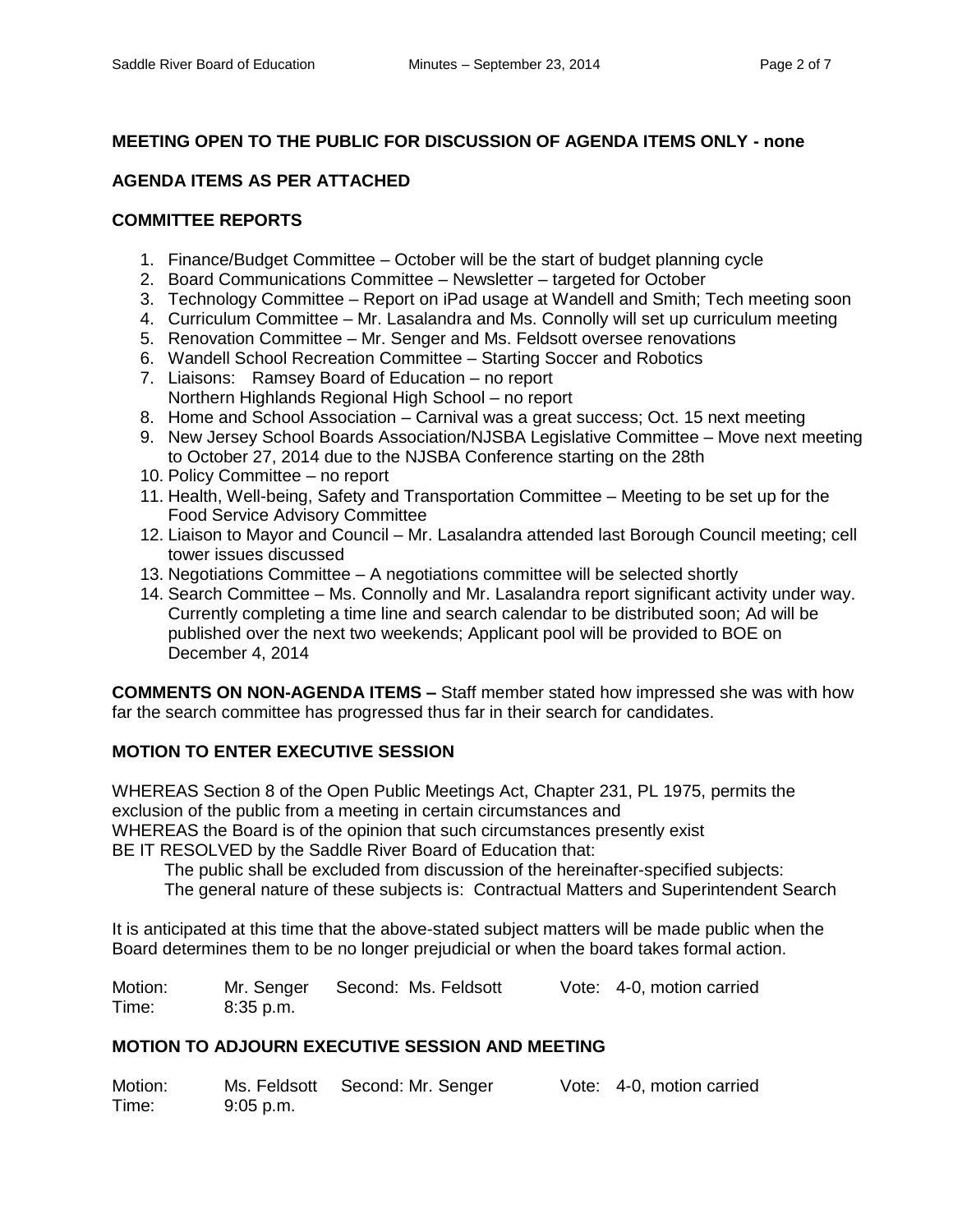Respectfully submitted,

Fred D. Palumbo Board Secretary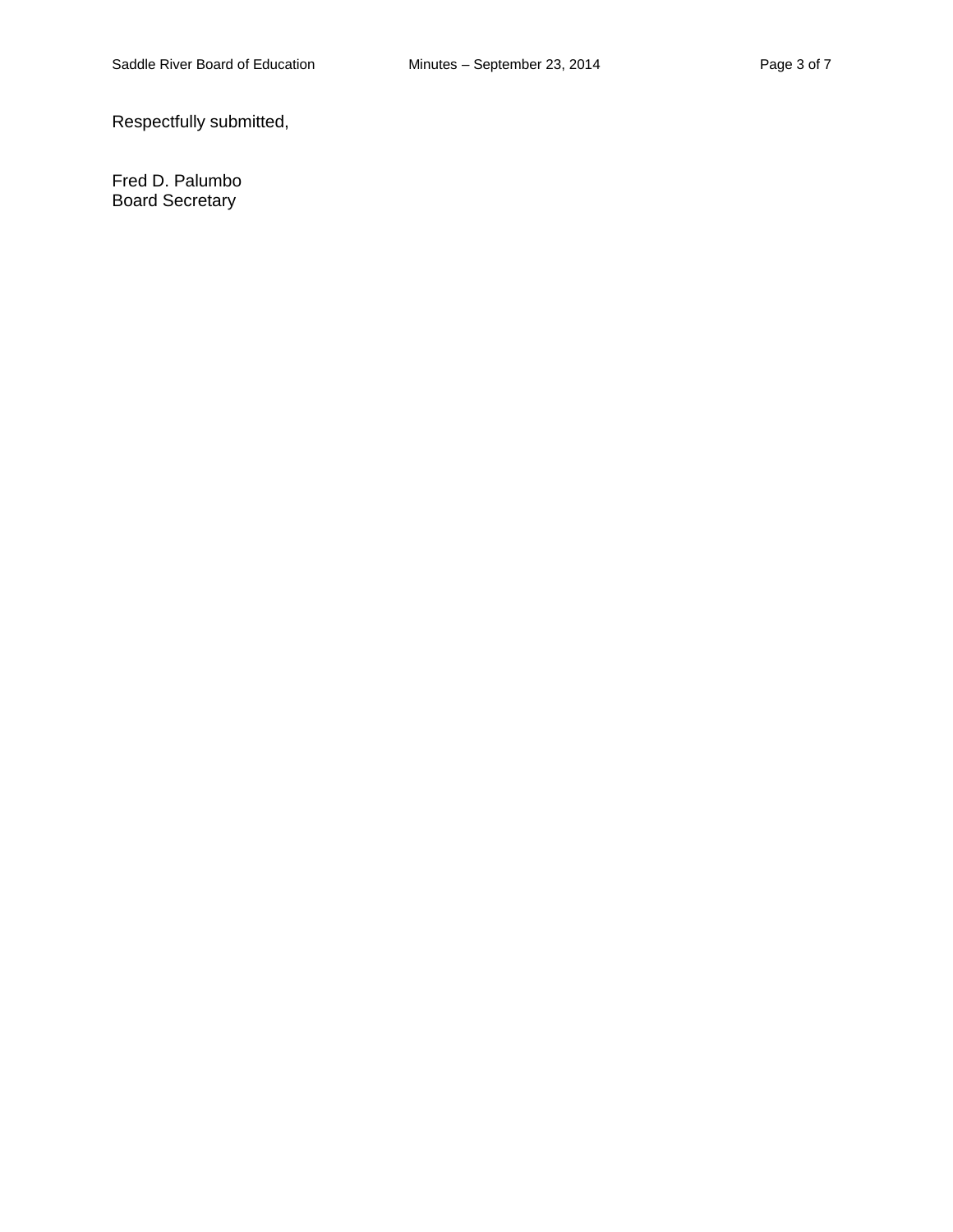### **SADDLE RIVER BOARD OF EDUCATION TUESDAY, SEPTEMBER 23, 2014 RESOLUTIONS – SUMMARY**

#### **ADMINISTRATION**

A-787 Approval of School Nursing Plan – 2014-2015 A-788 Approval of Volunteer Assistant for Soccer Team A-789 Update to Uniform Memorandum of Agreement 2014-2015 A-790 Organization Meeting Date – January 2015 A-791 Facilities Use – HUMC Foundation Benefit – October 9, 2014 A-792 Approval of Sending/Receiving Agreements – SRBOE/RBOE A-793 First and Second Readings – Policies #7161.5 and #4119.26/4219.26

#### **HUMAN RESOURCES**

HR-1110 O'Flaherty – Acceptance of Resignation HR-1111 Stipends for School Year 2014-2015 HR-1112 Revision to HR-1090 – O'Neill Additional Days – Summer 2014

#### **EDUCATION**

E-768 Region V Consultant – Special Education Student E-769 Tuition – Special Education – Franklin Lakes School District – Colonial Road School

#### **FINANCE**

F-2143 Payment of Bills – September 2014

F-2144 Line Item Certification

F-2145 Appropriation Transfers – August 2014

F-2146 Board Secretary Report – August 2014

F-2147 Treasurer Report – August 2014

F-2148 Agreement – Treasurer and Board Secretary Report

F-2149 Travel – Strauss

F-2150 Travel – Strauss

F-2151 Reimbursement for Substitute Credentials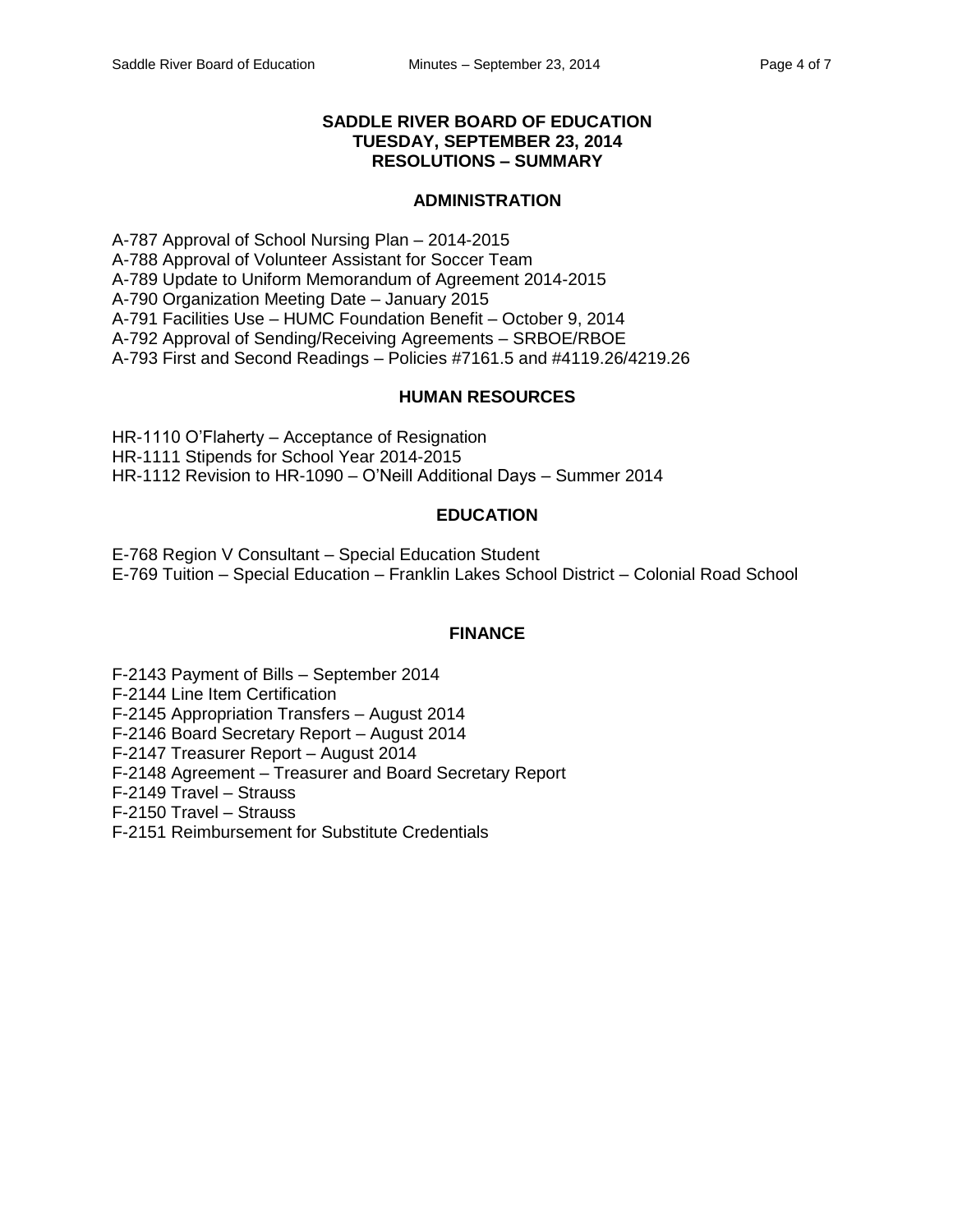# **ADMINISTRATION**

# **A-787 APPROVAL OF SCHOOL NURSING SERVICES PLAN - 2014-2015**

BE IT RESOLVED to approve the attached school nursing services plan of the Saddle River School District for the 2014-2015 school year.

# **A-788 APPROVAL OF VOLUNTEER ASSISTANT FOR SOCCER TEAM**

BE IT RESOLVED that the Saddle River Board of Education approves Nik Aktas to be a volunteer assistant coach for the Wandell School Soccer Team for the 2014-2015 school year.

## **A-789 UPDATE TO UNIFORM STATE MEMORANDUM OF AGREEMENT**

BE IT RESOLVED that the Saddle River Board of Education approves the Update to the Uniform State Memorandum of Agreement – 2011 Revisions, for the 2014-2015 school year with no additional terms/provisions.

## **A-790 ORGANIZATION MEETING DATE – JANUARY 2015**

BE IT RESOLVED that the Saddle River Board of Education approves setting the date of the 2015 Board Organization Meeting to Tuesday, January 6, 2015.

## **A-791 FACILITIES USE – HACKENSACK UNIVERSITY MEDICAL CENTER FOUNDATION BENEFIT**

BE IT RESOLVED that the Saddle River Board of Education approves the use of the Wandell School parking lot(s) for the parking of cars and shuttling of passengers on the opening night of the Designer Showhouse of New Jersey to benefit the Hackensack University Medical Center Foundation on the evening of Wednesday, October 8, 2014.

## **A-792 APPROVAL OF SENDING/RECEIVING AGREEMENTS BETWEEN THE SADDLE RIVER AND THE RAMSEY BOARDS OF EDUCATION**

BE IT RESOLVED that the Saddle River Board of Education approves the agreements governing the terms of middle school and high school student sending/receiving relationships with the Board of Education of the Borough of Ramsey for the period extending through June 30, 2024.

# **A-793 FIRST AND SECOND READINGS – POLICIES #6171.5 AND #4119.26/4219.26**

BE IT RESOLVED to approve the first and second readings of the attached Saddle River Board of Education Policies:

#6171.5 Independent Educational Evaluations #4119.26/4219.26 Electronic Communication by School Staff

ALL ADMINISTRATION MOTIONS BUNDLED FOR SINGLE VOTE: Motion: Ms. Feldsott Second: Mr. Senger Vote: 4-0 Motions passed

# **HUMAN RESOURCES**

# **HR-1110 O'FLAHERTY - ACCEPTANCE OF RESIGNATION**

BE IT RESOLVED, upon recommendation of the Superintendent, to accept the resignation of Jill O'Flaherty effective September 10, 2014.

# **HR-1111 STIPENDS FOR SCHOOL YEAR 2014-2015**

BE IT RESOLVED, upon the recommendation of the Superintendent, that the Saddle River Board of Education approves the following annual stipends for the year 2014-2015:

| Director of Music                                  | John Moylan | \$3,800 10/1/2014-3/31/2015 |
|----------------------------------------------------|-------------|-----------------------------|
| Director of Stage/Costume Design Michelle Woodward |             | \$3,800 10/1/2014-3/31/2015 |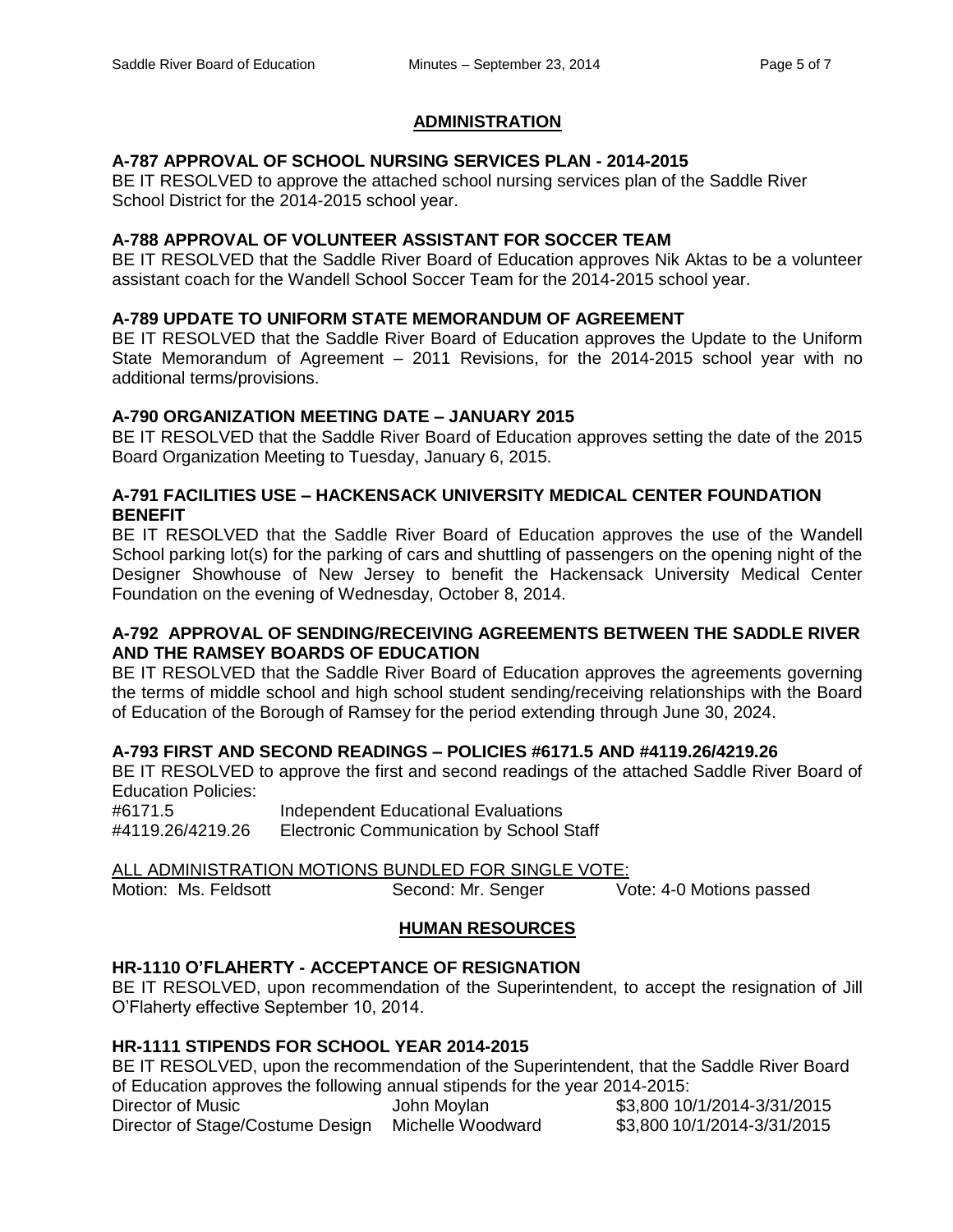Assistant to the Director Maureen Rockey-Tirado \$300 3/9/2015-3/20/2015

# **HR-1112 REVISION TO HR-1090 PATRICIA O'NEILL – THREE ADDITIONAL DAYS - SUMMER 2014**

BE IT RESOLVED, upon recommendation of the Superintendent, to revise HR-1090 approving Patricia O'Neill, school nurse, to perform three (3) extra days' work during the month of August 2014 at the SREA contracted rate of \$80 per hour versus her hourly rate.

#### ALL HR MOTIONS BUNDLED FOR SINGLE VOTE:

Motion: Mr. Senger Second: Mr. Lasalandra<br>
Roll Call Vote: HS: Y JL: Y RA: Absent IF: Y JL: Y RA: Absent IF: Y JC: Y Motions passed 4-0

## **EDUCATION**

# **E-768 REGION V CONSULTANT – SPECIAL EDUCATION STUDENT**

BE IT RESOLVED that the Saddle River Board of Education approves payment to Region V for a consultant, Ellen Muhlberg who will implement 20 hours of training in the Wilson Reading Program during the 2014/2015 school year for a special education student, at a cost of be \$67/hour plus 7% administrative fee with a total cost of \$1,433.80.

# **E-769 TUITION–SPECIAL EDUCATION–FRANKLIN LAKES SCHOOL DISTRICT– 2014-2015**

BE IT RESOLVED that the Saddle River Board of Education authorizes the placement of one Saddle River special education student to attend Colonial Road School in the Franklin Lakes School District for the school year 2014-2015, in an amount of \$66,240 for tuition, summer program and an ABA aide.

#### ALL EDUCATION MOTIONS BUNDLED FOR SINGLE VOTE:

Motion: Ms. Feldsott Second: Ms. Connolly Vote: 4-0 Motions passed

# **FINANCE**

# **F-2143 PAYMENT OF BILLS – SEPTEMBER 2014**

BE IT RESOLVED that the payment of bills for September 2014 as per the bill lists on file in the business office be approved.

# **F-2144 LINE ITEM CERTIFICATION**

BE IT RESOLVED that in compliance with NJAC 6:20-2A-10(e) that the Board of Education certifies that no major account or fund has been over-expended and that as of this report, sufficient funds are available to meet the District's financial obligations for the remainder of the fiscal year.

# **F-2145 APPROPRIATION TRANSFERS – AUGUST 2014**

BE IT RESOLVED that the appropriation transfers for the month of August 2014 as per the list on file in the business office be approved.

# **F-2146 BOARD SECRETARY REPORT – AUGUST 2014**

BE IT RESOLVED that the Reports of the Board Secretary for the month of August 2014 be approved.

# **F-2147 TREASURER REPORT – AUGUST 2014**

BE IT RESOLVED that the Treasurer's Report for the month of August 2014 be approved.